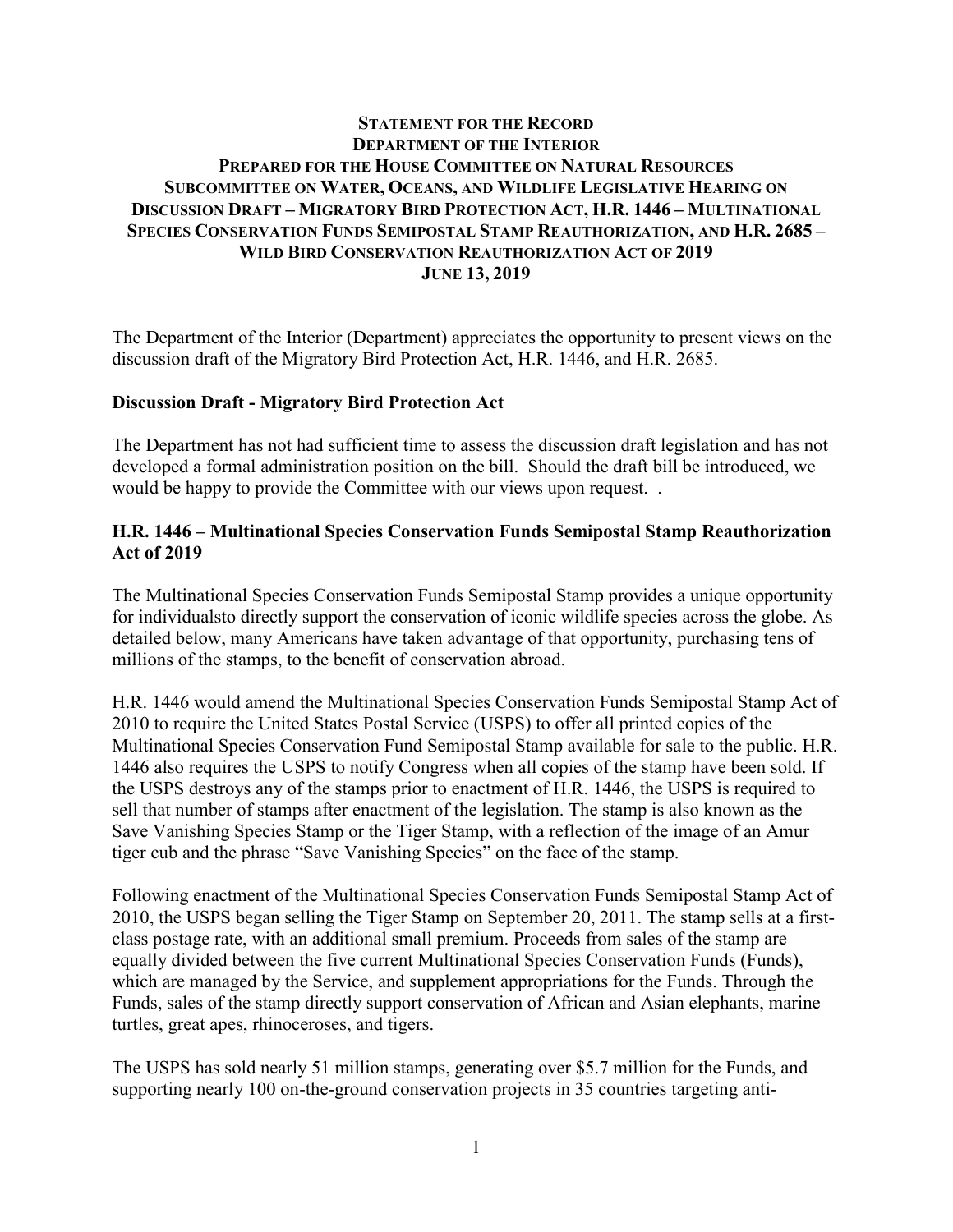poaching, illegal wildlife trade, habitat protection, and capacity building. These projects leveragemore than \$19 million in additional matching funds provided by partners, supplementing resources provided through the Funds, including revenue from sales of theTiger Stamp , appropriations, and donations.

Projects receiving funding from sales of the Tiger Stamp cover the globe and support a range of critical conservation projects. Examples include supporting a volunteer patrol unit for leatherback sea turtles on Mani Beach in Cote d'Ivoire; a Rhino Protection Unit in South Africa's Hluhluwe-iMfolozi Park; reintroduction of orangutans in East Kalimantan, Borneo; construction of a rehabilitation center for Sumatran tigers in Bengkulu, Indonesia; software to improve law enforcement efforts to protect Asian elephants in Myanmar's Rakhine Yoma landscape; and acoustic monitoring technology for African elephants in the Congo Basin.

In September of 2014, Congress extended the requirement for the USPS to sell the Tiger Stamp through September 30, 2017. In October of 2014, the USPS announced that they would sell the stamp through December 31, 2018. Citing a lack of congressional reauthorization, USPS stopped sales of the Tiger Stamp beginning on January 1, 2019.

The Department supports H.R. 1446. Sales of the Tiger Stamp generate significant nonappropriated resources for the Multinational Species Conservation Funds, enabling the Service to have a greater impact to conserve some of the world's most imperiled wildlife species and their habitats. Initially, 100 million copies of the Tiger Stamp were printed. More than 49 million stamps remain. If they are all sold, they would generate nearly \$5 million in additional funding for conservation, at no additional cost to the U.S. taxpayer.

## **H.R. 2685 – Wild Bird Conservation Reauthorization Act of 2019**

H.R. 2685 would amend the Wild Bird Conservation Act of 1992 (WBCA) by extending the authorization of appropriations for \$5 million annually from fiscal years 2020 through 2025.

The WBCA is an important tool enacted by Congress to help conserve bird species abroad. The law, implemented by the Service, limits imports of exotic bird species to ensure that their wild populations are not harmed by unsustainable trade into the United States. The WBCA prohibits the importation of bird species listed under the three appendices of the Convention on International Trade in Endangered Species of Wild Fauna and Flora (CITES), with a few exceptions, including permitted specimens, species from countries with approved sustainable-use management plans, and specimens from approved captive-breeding facilities.

The WBCA also established the Exotic Bird Conservation Fund to provide assistance for projects to conserve exotic birds in their native countries. The Fund was authorized to consist of penalties, fines, or forfeitures from WBCA violations; donations; and appropriated funds. However, the Fund has never received funding to assist in delivering on-the-ground bird conservation projects.

Exotic birds face a variety of threats, including habitat loss, poaching, and wildlife trafficking. Through existing funding sources, the Service supports efforts to protect exotic bird species and their habitats. For example, with Resource Management funds, the Service supported an